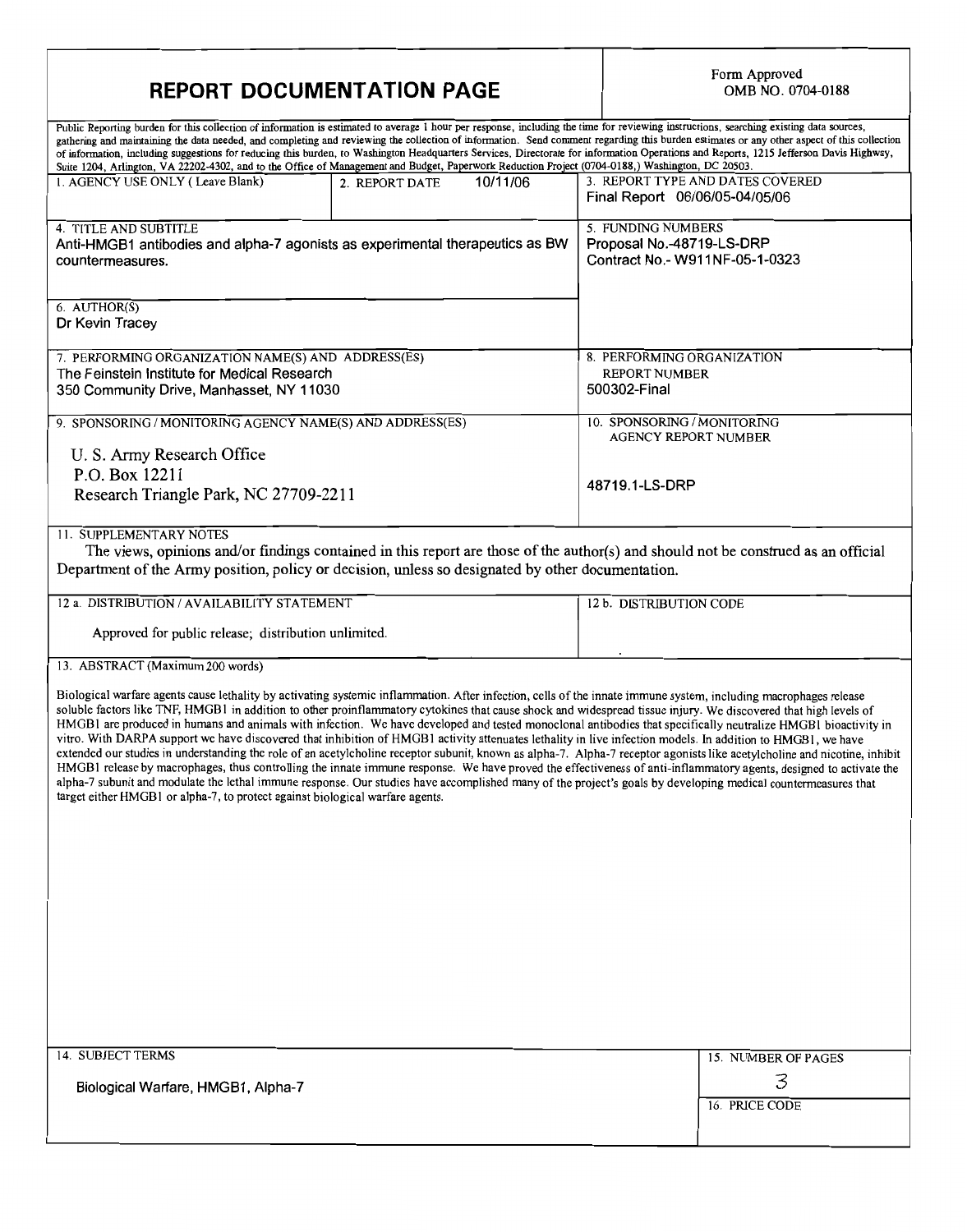## **Title : Anti-HMGB1 antibodies and alpha-7 agonists as experimental therapeutics as BW countermeasures. Proposal Number : 48719-LS-DRP**

## **Final Progress Report**

### **Statement of the problem studied**

Biological warfare agents cause lethality by activating systemic inflammation. After infection, cells of the innate immune system, including macrophages release soluble factors like TNF, HMGB1 in addition to other proinflammatory cytokines that cause shock and widespread tissue injury. We originally identified a cytokine role for HMGB1, a protein known previously as a transcription factor, and have since focused our efforts on studying the role of this mediator in the pathogenesis of severe sepsis. We discovered that high levels of HMGB1 are produced in humans and animals with sepsis. Administration of HMGB1 to experimental animals causes lethal organ damage. We have developed and tested monoclonal antibodies that specifically neutralize HMGB1 bioactivity in vitro. With DARPA support we have discovered that inhibition of HMGB1 activity attenuates lethality in live animals with infection.

In addition to HMGB1, we have extended our studies in understanding the role of an acetylcholine receptor subunit, known as alpha-7. Alpha-7 receptor is expressed on the macrophages and plays an important role in the innate immune system by controlling activation of macrophages. Alpha-7 receptor agonists like acetylcholine and nicotine, inhibit HMGB1 release by macrophages, thus controlling the innate immune response. With DARPA support, we have proved the effectiveness of anti-inflammatory agents designed to activate the alpha-7 subunit and modulate the lethal immune response.

#### **Summary of the most important results**

*Anti-HMGB1 antibody protects against lethality in established murine* 

*sepsis.* To determine whether inhibiting HMGB1 attenuates the lethality of sepsis, we subjected mice to severe sepsis using cecal ligation and puncture (CLP) technique. CLP is a widely used method for inducing sepsis conditions in experimental animals.

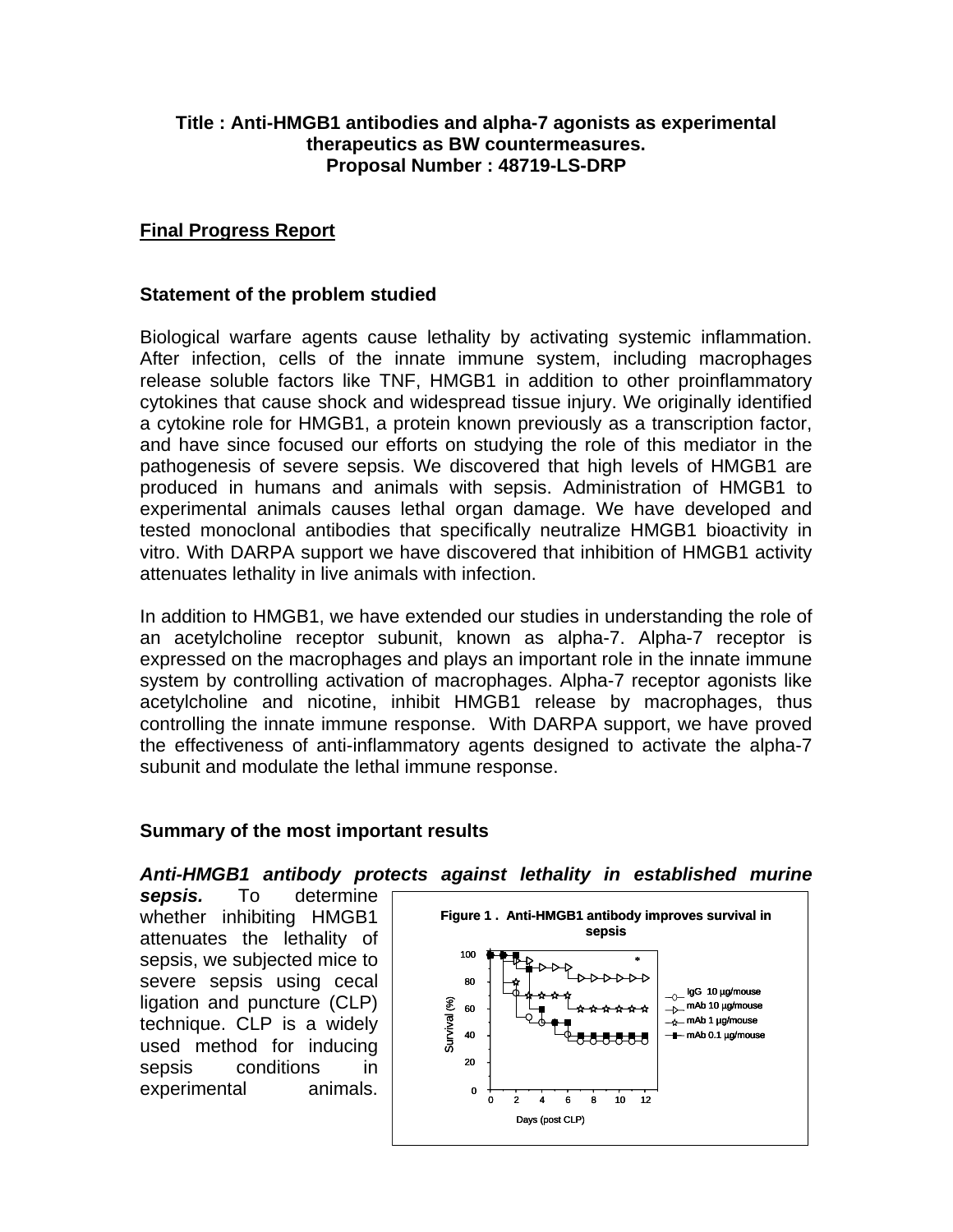Administration of neutralizing anti-HMGB1 antibodies to animals with severe sepsis was protective, converting lethality rates from 70% to 20% (Figure 1). Interestingly, passive immunization with a single dose of anti-HMGB1 antibodies was protective even when the treatment was started 24hrs after the onset of sepsis, a time frame that is consistent with HMGB1 release kinetics. Dose response and kinetic experiments revealed that the protective effect of the neutralizing antibody is dose-dependent.

#### *Anti-HMGB1 antibodies reduce serum levels of enzymes and cytokines.*

Onset of sepsis leads to increased serum levels of enzymes and cytokines. As shown in Figure 2, serum levels of lactate dehydrogenase (LDH), blood urea nitrogen (BUN), alkaline phosphatase, serum glutamate pyruvate transaminase (SGPT) and serum glutamate oxaloacetate transaminae (SGOT) were all elevated in severe sepsis. Treatment with neutralizing anti-HMGB1 antibody significantly reduced the serum levels of these enzymes, indicating that the treatment reduces tissue injury. Anti-HMGB1 antibody also significantly reduced serum levels of inflammatory cytokines and chemokines including IL-6, KC and MIP- $1<sub>α</sub>$ . Together, these experimental data suggest that targeting HMGB1



activity inhibits systemic inflammatory responses and improves survival in live infection models.

*Alpha-7 agonists are protective in experimental models of sepsis.* We have synthesized a lead alpha-7 agonist CAP 201-0068 that inhibits HMGB1 release by macrophages in vitro. To determine if activation of acetylcholine receptor subunit, alpha-7, improves survival, we subjected mice to severe sepsis either by CLP or by lethal endotoxin challenge. Administration of alpha-7 agonists, to mice with established severe sepsis, improves survival significantly, converting